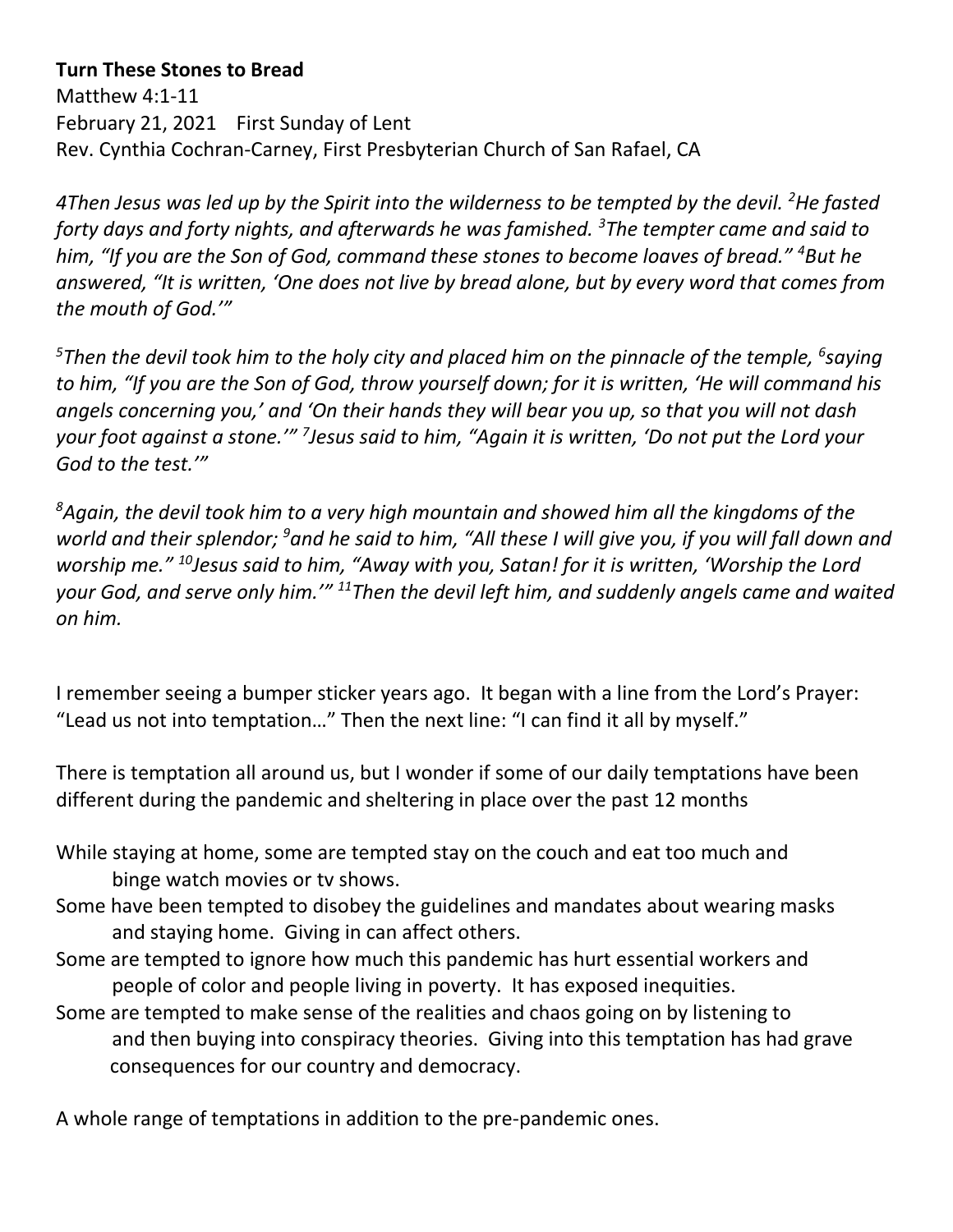As I was working on this sermon and service, I realized what was happening one year ago when Lent began. I had planned a series for Lent on the theme of wilderness. Little did I know what kind of wilderness we were heading toward. We had an Ash Wednesday service in the chapel. It was time for the third Sunday of Lent. Worship was planned, choirs had been practicing. And then the world changed and our lives changed and we cancelled in-person worship for March 15. The pandemic meant we were to shelter in place to slow the spread. It has almost been a year.

Where does today's story from Matthew point us as we begin the season of Lent this year?

There is something about stones and bread that catches my attention. Sometimes I have felt like I have been carrying a bag of stones this past year – weight of worry, of fear, of exhaustion, of sadness, weight of anger about racial injustice and my own blindspots & complicity, weight of seeing a rise in white supremacy groups, weight of more hate and racism and racially motivated violence. Have you been carrying some of these weighty stones in your body? mind? Heart?

Bread. What are we hungry for? Not only are we really hungry for like our favorite foods or restaurants we miss going to , but what are we hungry for on a deeper level? What was Jesus tempted to do by the devil in this story?

The story takes place right after Jesus is baptized by John in the Jordan River. Matthew says Jesus was led right into the wilderness in order to be tempted by the devil. Ever think of temptation as a test? That's actually the Greek word in the Lord's Prayer that Jesus taught: "Lead us not into the test." Lead us not into the place where our integrity is tested, where are values are confronted, where our assumptions are challenged. God, do not leave us there.

Jesus teaches us to pray, "Lead us not into temptation," He knew what that was like and what can happen if we give in. God, do not leave us there.

Temptation is a test. In Matthew's story, the angels stay off stage. Jesus, in all his humanity, in all his divinity, is given three ominous examinations. Each one seems like the right thing to do. He is not tempted to do anything that seems wrong. No, he is tempted to do things that, on the surface, seem exactly right.

- Since you are God's Son, use your heavenly power to feed yourself and the hungry. The world has a lot of hungry people.
- Since you are God's Son, use your miraculous power to impress the crowds. The world needs something spectacular to believe.
- Since you are God's Son, hand your authority to me and I will give you everything. Skip the cross and resurrection and get it all now.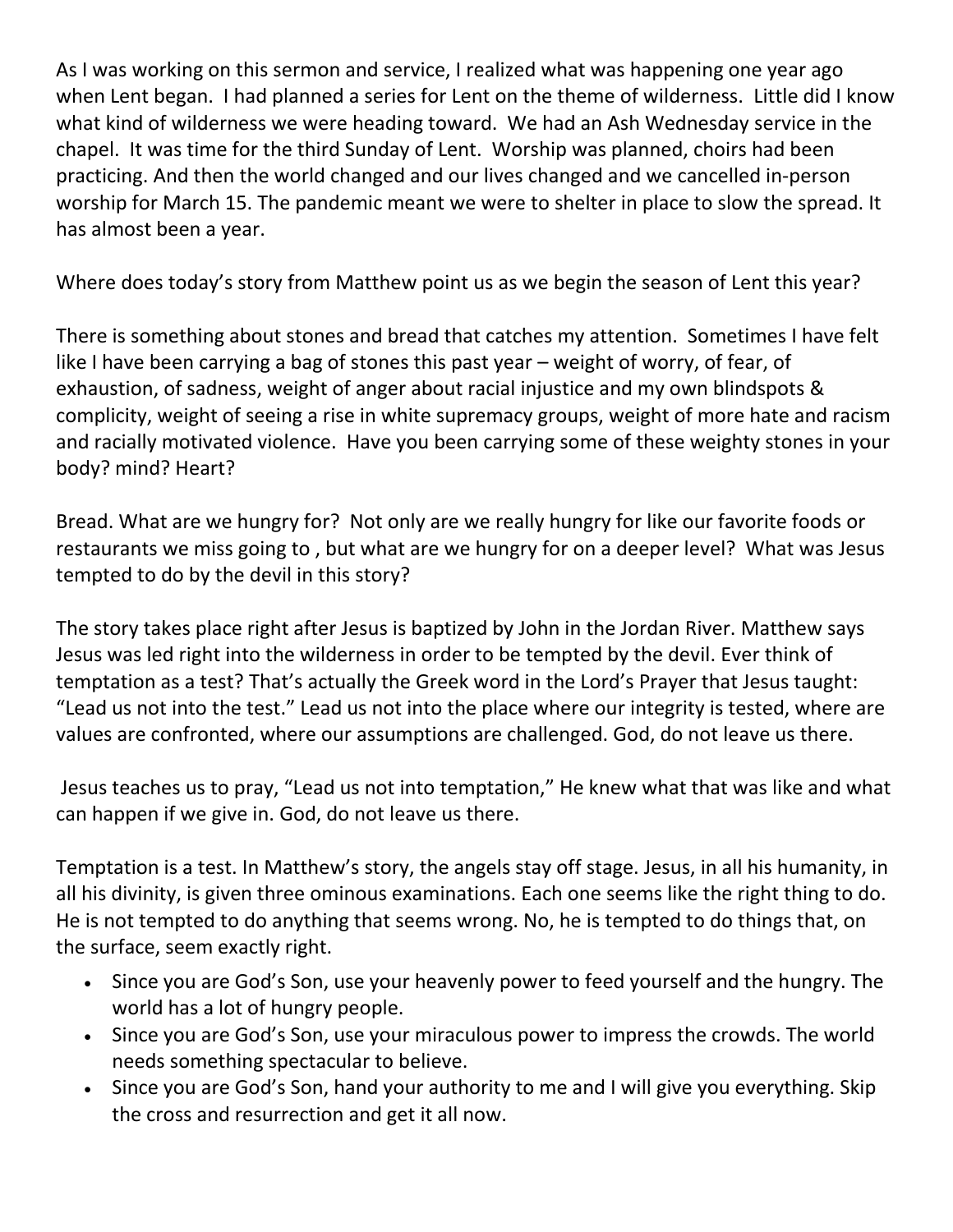Henri Nouwen, the spiritual writer, saw what was so tempting, both for Jesus and the people who follow him. (1)

**The first temptation, to turn stones into bread, is the temptation to be relevant and immediate.** Jesus was physically hungry.It is to put ourselves at the center, to say, "We are the ones who can do everything that is needed." If there are hungry people, we will feed them. If there are problems in the world, we can fix them. If there is a need, it's up to us.

Jesus reaches back into his scriptures to declare what Moses taught: "We do not live by bread alone; we live by the words that God speaks." Daily manna. Jesus quotes Deuteronomy 8:3. A reference to the 40 years of Israel's wandering in the desert which echoes 40 days in the wilderness. God offers the people manna, sticky white bread-like coating enough for each day. Trust God there will be enough for today and then more tomorrow. That is a good lesson.

To push God out and make ourselves relevant and central rarely turns out well.

Jesus refuses to turn stones into bread for himself at the Devil's behest, but later, in the very same wilderness he takes bread, gives thanks, and breaks it, and feeds five thousand with all they want, and twelve baskets full left over. This was the substantial good from God.

**The second temptation is to be spectacular**, to be impressive, to be so amazing that you can sway other people. "Take a swan dive from the top of the Temple," says the Devil to Jesus. show off, in the most public places, at the most available time, and everybody will be impressed. Have to make it bigger, flashier, more impressive!

The Devil says to Jesus, "Let's put this on TV, Netflix, Amazon Prime Video, Hulu and on FB, Instagram, Hire a great graphics team. We will hire Stephen Spielberg." Make it spectacular!

However, God has no interest in winning people's hearts through spectacle. Nouwen writes, "To be spectacular is so much our concern that we, who have been spectators most of our lives, can hardly conceive that what is unknown, unspectacular, and hidden can have any value." The God we know in Christ is all of those things: largely unknown, unimpressive, and hidden. Divine Love comes to us through the invisible, the intangible and has great value.

**The third temptation is the temptation to exert power.** "See all those kingdoms out there?" says the Devil. "Say the word and they can be yours. To use your authority to bring everybody around you. To accomplish in one executive order all that you want to have done! The problem is that, in the process of exerting your power, you run the risk of selling out your soul. You ascend by putting others under your feet. Problem is that exerting power is not the calling for those who are baptized. Like Jesus, we are always baptized to be servants, to serve. We stand beside people, not above them.